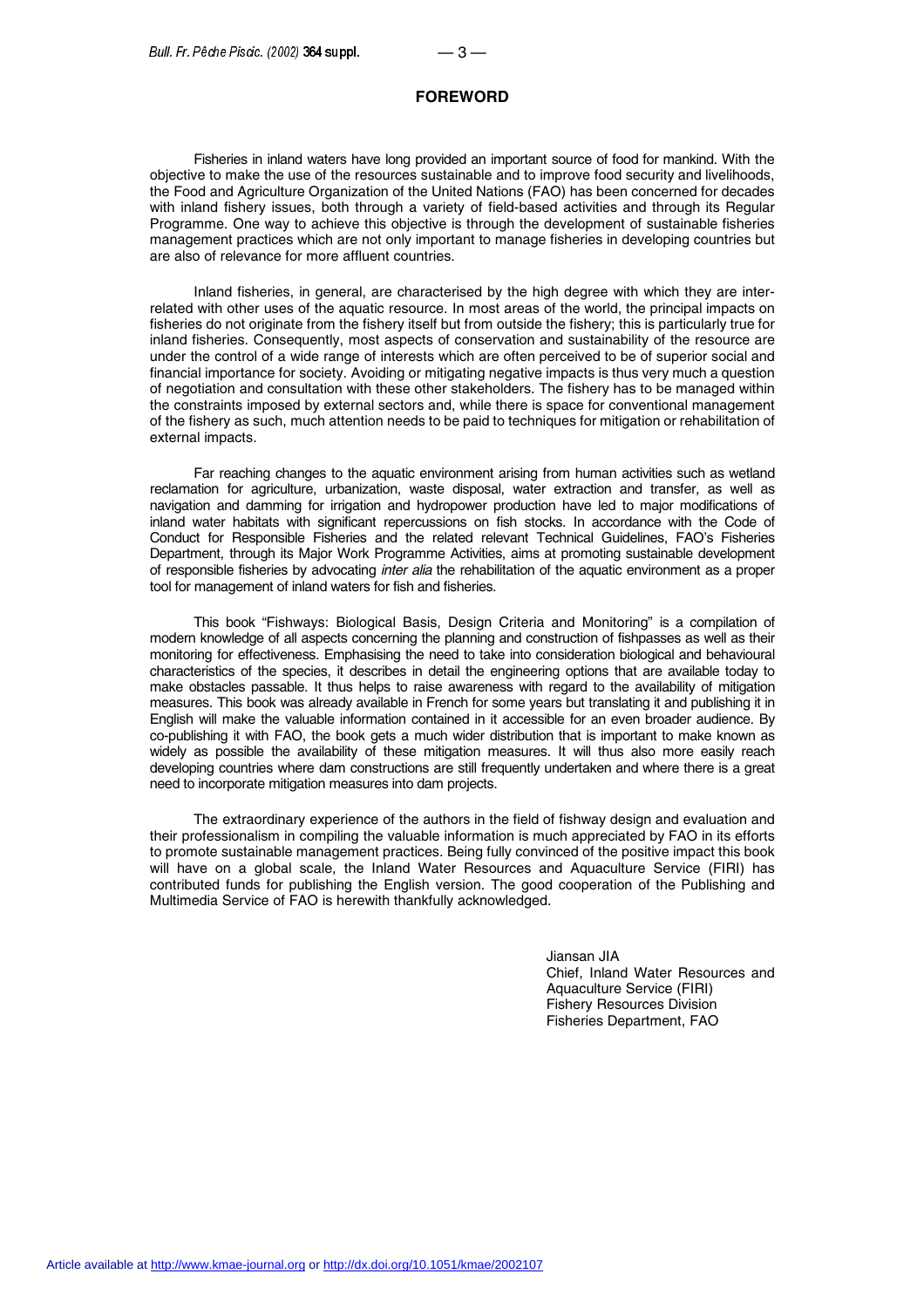# **PRÉFACE**

La pêche en eau douce a, de tous temps, été pratiquée comme activité de subsistance par l'homme. Avec pour objectifs de rendre durable l'utilisation de la ressource et d'améliorer la sécurité alimentaire et les sources de revenus, l'Organisation des Nations Unies pour l'Alimentation et l'Agriculture (FAO) s'est intéressée depuis plusieurs dizaines d'années aux problèmes des pêches continentales, à la fois par diverses actions de terrain et dans le cadre de son Programme Régulier. L'un des moyens pour atteindre ces objectifs est le développement de pratiques de gestion durable des pêcheries qui sont primordiales non seulement dans les pays en voie de développement mais qui présentent aussi un intérêt certain dans les pays plus riches.

Les pêches continentales, en général, sont caractérisées par une forte interdépendance avec les autres usages de la ressources « eau ». Dans la plupart des régions du globe, le principal impact sur les pêches ne provient pas des pêches elles-mêmes mais de facteurs externes. C'est particulièrement le cas pour les pêches continentales. En conséquence, la plupart des aspects de la conservation et de la pérennité de la ressource est sous le contrôle d'intérêts très divers qui sont souvent perçus comme d'une importance sociale et financière plus importante pour la société. C'est la raison pour laquelle éviter ou atténuer les impacts négatifs est plus une question de négociation et de consultation avec les autres détenteurs d'intérêts. La pêche doit être gérée dans le cadre de contraintes imposées par des secteurs externes et, alors qu'il y a de la place pour une gestion conventionnelle de la pêche en tant que telle, une attention particulière doit être accordée aux techniques de mitigation ou de réhabilitation des impacts externes.

Les atteintes à l'environnement aquatique induites par les activités humaines telles que la mise en valeur des zones humides pour l'agriculture, l'urbanisation, l'évacuation des déchets, les prélèvements et les transferts d'eau, ainsi que la navigation et la construction de barrages pour l'irrigation ou la production d'électricité ont conduit à des modifications majeures des habitats aquatiques avec des répercussions significatives sur les stocks de poissons. En accord avec le Code de Conduite pour une Pêche Responsable et les Directives Techniques afférentes, le Département des Pêches de la FAO, à travers son programme d'activité, vise à la promotion d'un développement durable de pêches responsables, en préconisant notamment la réhabilitation de l'environnement aquatique en tant qu'outil approprié de gestion des eaux continentales pour le poisson et la pêche.

Cet ouvrage « Passes à poissons : bases biologiques, critères de dimensionnement et contrôle » est une synthèse de la connaissance moderne de tous les aspects concernant la conception et la construction des passes à poissons aussi bien que le contrôle de leur efficacité. En insistant sur la nécessité de prendre en compte les caractéristiques biologiques et comportementales des espèces, il décrit en détail l'éventail des solutions disponibles aujourd'hui pour rendre les obstacles franchissables. Il constitue une aide précieuse dans la prise de conscience de l'existence de mesures de mitigation. Cet ouvrage était déjà disponible en langue française depuis plusieurs années mais sa traduction et sa publication en anglais va permettre de rendre accessible les informations à une plus large audience. Par sa co-publication avec la FAO, ce livre permet de diffuser plus largement le fait qu'il existe des mesures de mitigation. Il atteindra plus facilement les pays en voie de développement où la construction de barrages est encore fréquente et où il existe un besoin impérieux d'incorporer des mesures de mitigation dans les projets.

L'extraordinaire expérience des auteurs dans le domaine de la conception et du contrôle des passes à poissons ainsi que leur professionnalisme dans la compilation de la connaissance dans le domaine sont particulièrement appréciés par la FAO dans ses efforts à promouvoir des pratiques de gestion durable. Etant pleinement convaincu de l'impact positif de cet ouvrage, le Service des Ressources des Eaux Intérieures et de l'Aquaculture a contribué à la publication de la version anglaise. Le Service de Publication et Multimédia de la FAO doit être ici remercié pour sa bonne coopération.

> Jiansan JIA Chief, Inland Water Resources and Aquaculture Service (FIRI) Fishery Resources Division Fisheries Department, FAO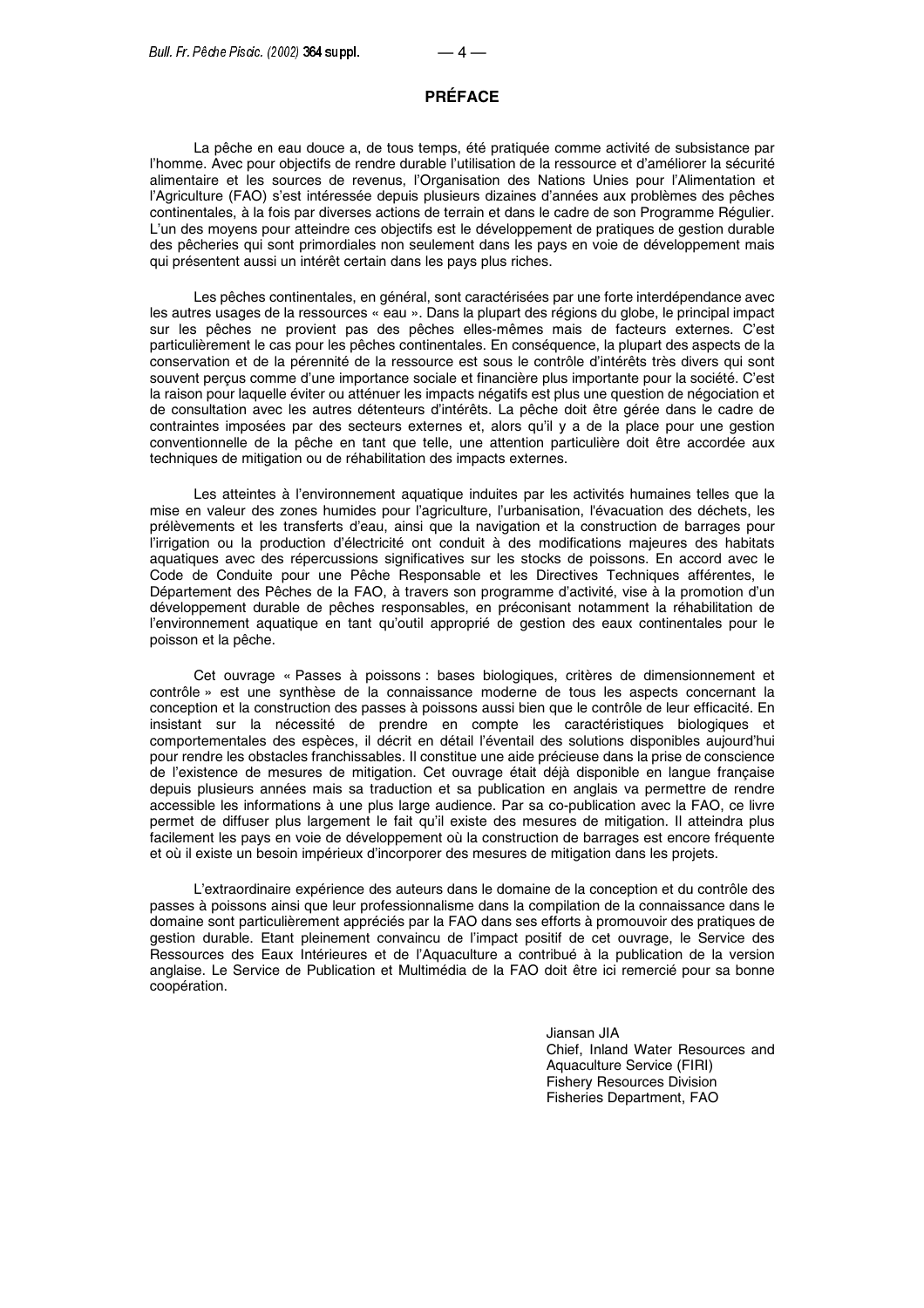#### **FOREWORD**

There are a large number of obstructions to fish passage on rivers and watercourses in England & Wales. Many of these have a harmful effect on the ecological well-being of the native fish populations, and particularly on those of migratory species such as salmon and sea trout, which are of significant economic and recreational value.

Salmon populations have declined considerably in the last two decades probably as a result of many different factors. Some of these are linked to the marine environment and are not yet well understood, let alone within our control. It is therefore essential to ensure that constraints that lie in the freshwater phase of the fishes' life cycle - which are much better understood and also more often within our control - are removed so that smolt output is maximised. The removal or bypassing of obstructions, to both upstream and downstream migration, is a vitally important part of achieving this objective.

The removal and reduction of barriers to migration is also an important element of the successful management of coarse fish stocks, which also need to migrate freely, if not in such spectacular fashion as the salmonid species. In addition, we need to ensure the free passage of rare fish species of high conservation value, such as shad, to protect stocks for future generations. Indeed, it is a fact that all fish species benefit from the ability to exploit fully their optimum habitats, which for different parts of their life-cycle are nearly always separated in both time and space.

In England & Wales great strides have been taken in the last 40 years to remove the primary restraint on fish populations, poor water quality, which was the legacy of industrialisation. Now that this constraint has been removed it is often the case that another legacy of the past, industrial weirs on watercourses, prevents the fish from exploiting the full potential range of habitat.

Fishways are an important means of redressing the detrimental effects of obstructions. The Environment Agency is therefore delighted to have been able to play a part in bringing an important contribution to our knowledge and experience of fish passes to a wider audience, by collaborating with our French colleagues to translate this journal, first published in 1992, into English. It is hoped that by doing so we will pave the way for the more recent experiences with fishways in France to be similarly made more widely available.

> David CLARKE Head of Fisheries Environmental Agency, England & Wales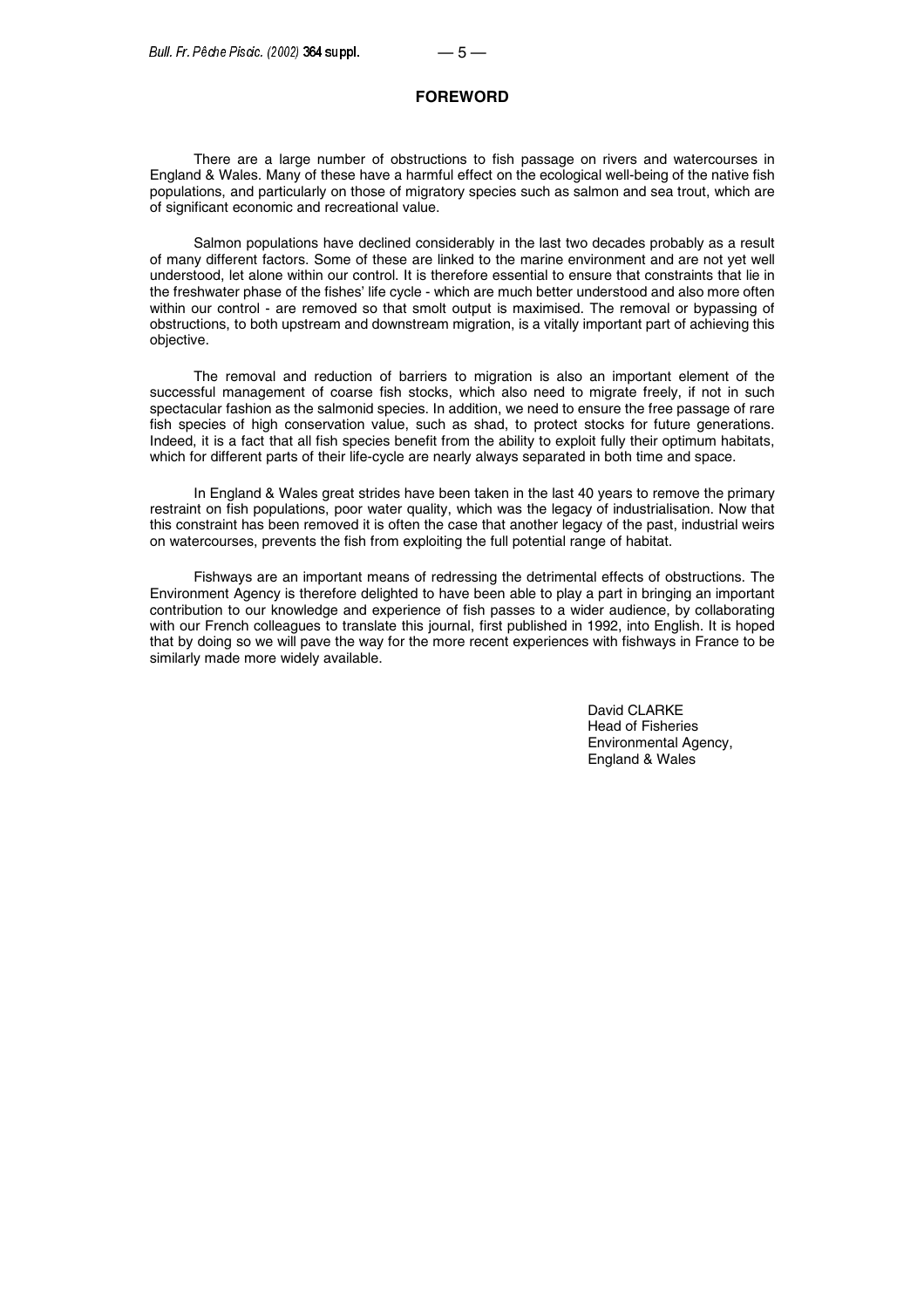## **PRÉFACE**

Il existe un grand nombre d'obstacles à la migration des poissons sur les fleuves et rivières d'Angleterre et du Pays de Galles. Beaucoup ont un effet néfaste sur l'équilibre des populations de poissons, et plus particulièrement des espèces migratrices comme le saumon et la truite de mer, qui ont une valeur économique et patrimoniale importante.

Les populations de saumon ont décliné considérablement au cours des deux dernières décennies, la cause de ce déclin pouvant être attribué à la conjonction de nombreux facteurs. Certains, relatifs à la phase de vie en mer, ne sont pas encore bien appréhendés et sont en dehors de notre contrôle. C'est pourquoi il est essentiel d'assurer que les contraintes relatives à phase de vie en eau douce – qui sont beaucoup mieux connues et sur lesquelles il est possible d'agir – soient levées de façon à maximiser la production de smolts. La suppression ou le contournement des obstacles, que ce soit lors de la migration vers l'amont ou vers l'aval, est l'un des éléments essentiels permettant d'atteindre cet objectif.

La suppression et l'atténuation des obstacles à la migration est aussi un élément important pour une bonne gestion des stocks d'espèces de poissons de rivière, qui présentent également des exigences en terme de libre circulation, bien que moins spectaculaires que le saumon. De plus il est indispensable d'assurer la libre circulation des espèces rares d'une forte valeur patrimoniale, telle que l'alose, de façon à protéger les stocks pour les générations futures. En fait, toutes les espèces bénéficient de leur capacité à exploiter pleinement leurs habitats essentiels, qui pour certaines phases de leur cycle de vie sont pratiquement toujours éloignés à la fois dans le temps et l'espace.

En Angleterre et au Pays de Galles, de grands progrès ont été effectués au cours des 40 dernières années pour supprimer le principal facteur pénalisant les populations piscicoles, à savoir la mauvaise qualité de l'eau, héritage de l'industrialisation. Maintenant que cette contrainte a été levée, il apparaît que l'autre héritage du passé que constituent les barrages industriels sur les cours d'eau empêche les poissons d'exploiter la totalité de leur habitat potentiel.

Les passes à poissons sont un moyen essentiel permettant d'atténuer les effets négatifs des obstacles. C'est pourquoi l'Agence de l'Environnement est heureuse d'avoir pu aider à élargir l'audience d'une contribution importante à notre connaissance et expérience des passes à poissons, en collaborant avec nos collègues français à la traduction en langue anglaise de cet ouvrage publié en 1992. On peut espérer ainsi faire connaître et rendre plus largement disponible les expériences les plus récentes effectuées en France dans le domaine des passes à poissons.

> David CLARKE Head of Fisheries Environmental Agency, England & Wales